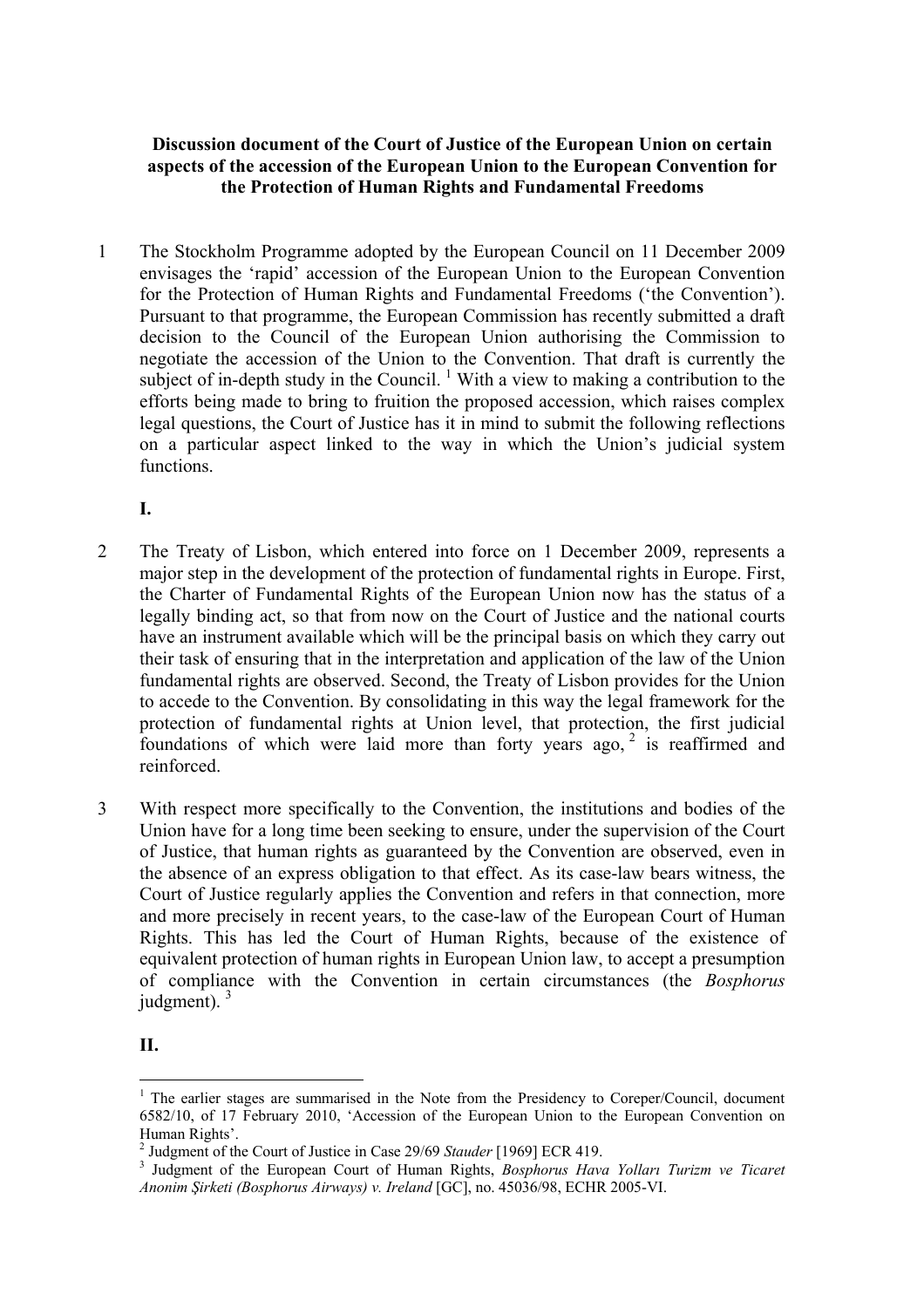- 4 Accession of the Union, as a regional integration organisation, is subject to specific conditions which are different from those laid down for the accession of a State. In accordance with Article 6 TEU, accession 'shall not affect the Union's competences as defined in the Treaties',  $4$  and, as stated in a protocol which is annexed to the Treaties and therefore has the same value as them, the agreement on accession 'shall make provision for preserving the specific characteristics of the Union and Union  $law^{\prime}$ .<sup>5</sup>
- 5 The specific characteristics of the Union and its legal order include the feature that, as a general rule, action by the Union takes effect as against individuals only through the intermediary of national measures of implementation or application. Thus, in order to secure protection of their fundamental rights in the face of action by the Union, individuals usually have to approach the national authorities, in particular the courts of the Member States. If in a particular case an individual is not satisfied with the protection given him at national level, he may, after exhausting domestic remedies, lodge an application against the Member State concerned before the European Court of Human Rights. By doing so, individuals can – indirectly – challenge acts of the Union by challenging the national measures applying or implementing the law of the Union.
- 6 In view of the accession of the European Union to the Convention, this specific characteristic of the legal system of the Union must be seen in the context of the principles governing the functioning of the control mechanisms set up by the Convention, in particular the principle of subsidiarity. According to that principle, it is for the States which have ratified the Convention to guarantee that the rights enshrined in the Convention are observed at national level and for the European Court of Human Rights to verify that those States have in fact complied with their commitments. It is thus primarily for the national authorities and the national courts to prevent or, in default of prevention, examine and penalise breaches of the Convention.<sup>[6](#page-1-2)</sup>
- 7 On the basis of that principle of subsidiarity and in order to ensure that it is put into practice in the context of preparing for accession, the Union must make sure, as regards acts of the Union which are susceptible to being the subject of applications to the European Court of Human Rights, that external review by the Convention institutions can be preceded by effective internal review by the courts of the Member States and/or of the Union.

## **III.**

8 In the judicial system of the European Union, as established by the Treaties, the Court of Justice has the task of ensuring that in the interpretation and application of the

<span id="page-1-1"></span><span id="page-1-0"></span>

<sup>&</sup>lt;sup>4</sup> Article 6(2) TEU.<br><sup>5</sup> Article 1 of the Protocol (No 8) relating to Article 6(2) of the Treaty on European Union on the accession of the European Union to the European Convention on the Protection of Human Rights and Fundamental Freedoms ('Protocol No 8').

<span id="page-1-2"></span><sup>&</sup>lt;sup>6</sup> See the Memorandum of the President of the European Court of Human Rights to the States with a view to preparing the Interlaken Conference (Conference on the Future of the ECHR held in Interlaken in February 2010), 3 July 2009, p. 4, available on the ECHR website.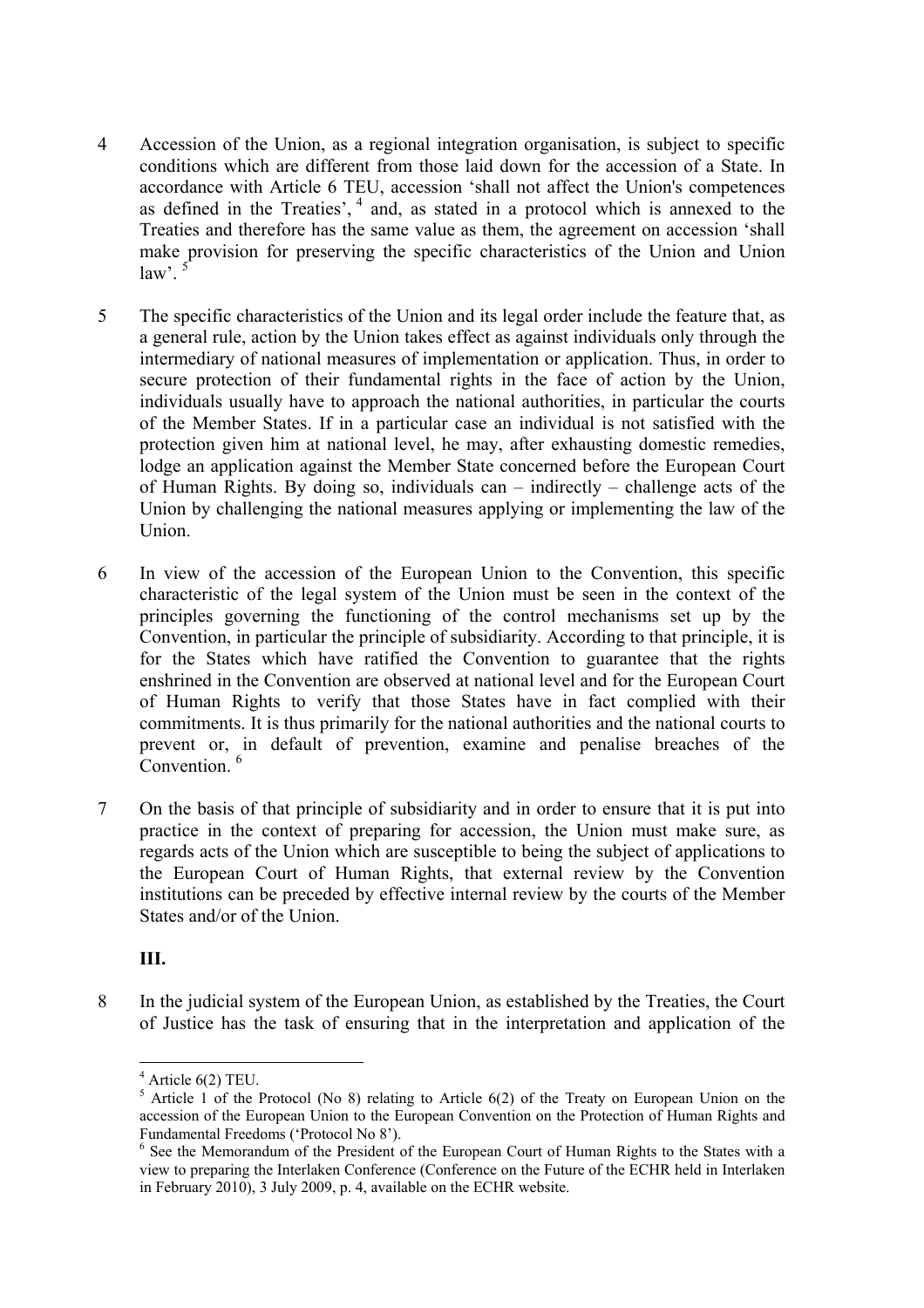Treaties the law is observed,  $\frac{7}{1}$  $\frac{7}{1}$  $\frac{7}{1}$  and it alone has jurisdiction, as a result of its function of reviewing the lawfulness of the acts of the institutions, to declare if appropriate that an act of the Union is invalid. It is settled case-law that all national courts have jurisdiction to consider the validity of acts adopted by institutions of the Union, but national courts, whether or not there is a judicial remedy against their decisions in national law, do not have jurisdiction themselves to declare such acts invalid. To maintain uniformity in the application of European Union law and to guarantee the necessary coherence of the Union's system of judicial protection, it is therefore for the Court of Justice alone, in an appropriate case, to declare an act of the Union invalid.<sup>8</sup> That prerogative is an integral part of the competence of the Court of Justice, and hence of the 'powers' of the institutions of the Union, which, in accordance with Protocol No 8, must not be affected by accession.<sup>[9](#page-2-2)</sup>

9 In order to preserve this characteristic of the Union's system of judicial protection, the possibility must be avoided of the European Court of Human Rights being called on to decide on the conformity of an act of the Union with the Convention without the Court of Justice first having had an opportunity to give a definitive ruling on the point.

**IV.**

- 10 With respect more particularly to the preliminary ruling procedure provided for in Article 267 TFEU, it may be pointed out in this connection that its method of operation, as a result of its decentralised nature which means that the national courts have general jurisdiction in respect of European Union law, has given altogether satisfactory results for more than half a century, even though the Union now consists of 27 Member States. However, it is not certain that a reference for a preliminary ruling will be made to the Court of Justice in every case in which the conformity of European Union action with fundamental rights could be challenged. While national courts may, and some of them must, make a reference to the Court of Justice for a preliminary ruling, for it to rule on the interpretation and, if need be, the validity of acts of the Union, it is not possible for the parties to set this procedure in motion. Moreover, it would be difficult to regard this procedure as a remedy which must be made use of as a necessary preliminary to bringing a case before the European Court of Human Rights in accordance with the rule of exhaustion of domestic remedies.
- 11 It is true that the system established by the Convention does not lay down, as a condition of admissibility of an application to the European Court of Human Rights, that in every case a court of supreme jurisdiction must first have been asked to rule on the alleged violation of fundamental rights by the act in question. However, what is at stake in the situation referred to is not the involvement of the Court of Justice as the supreme court of the European Union, but the arrangement of the judicial system of the Union in such a way that, where an act of the Union is challenged, it is a court of the Union before which proceedings can be brought in order to carry out an internal review before the external review takes place.

## **V.**  $\overline{a}$

<span id="page-2-0"></span> $^7$  Article 19(1), first subparagraph, TEU.

<span id="page-2-1"></span><sup>&</sup>lt;sup>8</sup> See the judgment of the Court of Justice in Case 314/85 *Foto-Frost* [1987] ECR 4199.

<span id="page-2-2"></span><sup>&</sup>lt;sup>9</sup> Article 2, first sentence, of Protocol No 8.